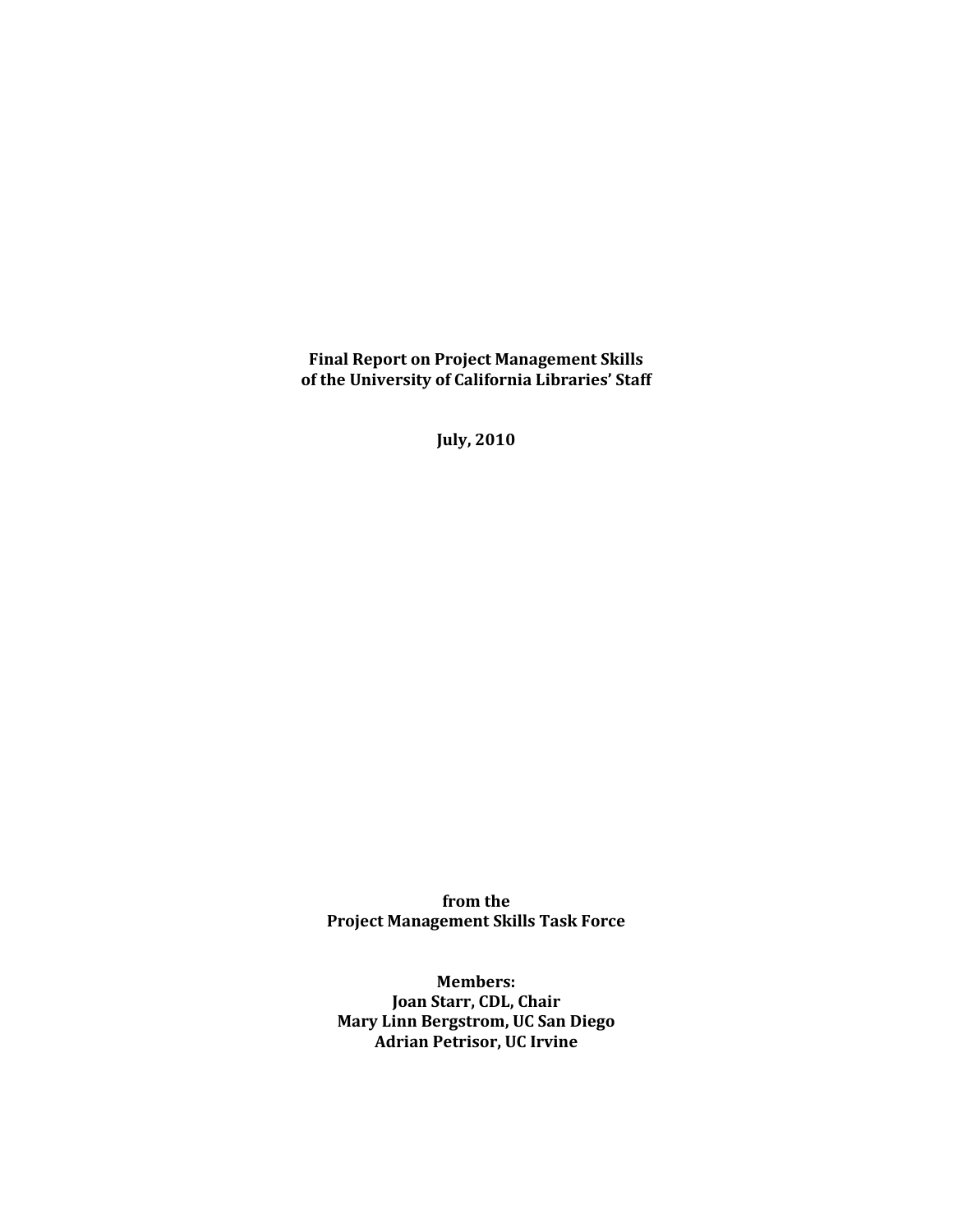# **Final Report on Project Management Skills**

## **1. Executive Summary**

This report represents the culmination of the work of the Project Management Skills Task Force (PMSTF) and is primarily composed of a set of recommendations.

The PMSTF recommends the creation of a new Project Management Common Interest Group (PMCIG), reporting to SOPAG, with responsibilities tied to a number of the other recommendations.

The other key recommendations are:

- Establish an annual inventory that identifies people in the UC Libraries with project management skills. Access to the names should be restricted and made available to SOPAG, as needed.
- Use the skill inventory to select project managers for systemwide projects when appropriate. Determine appropriateness based on a known set of criteria. A recommended set of criteria is provided.
- Focus and fund skill building resources on the skills and techniques that are most critical and weakest (based on the survey, initially, and revised annually.)
- Pursue a blended approach to project management training, including solutions such as mentoring, peer-to-peer, and on-site, and web-based training.
- Assign to the PMCIG the tasks of creating a project management glossary and central repository for project management resources, creating and maintaining standard templates for use in systemwide projects, and creating and promoting a project management community of interest.
- Make several changes to the way that systemwide projects are charged by SOPAG and the ACGs:
	- Include an explicit problem statement and success criteria;
	- Specify the scope and resources, but allow the timeframe or scope to be negotiated with the constituted team within a month of the first team meeting.
	- Require that the project manager (and team) conduct a risk assessment as one of the first tasks and come back to the charging entity with results for adjustments to resources or other elements of the charge.
	- Require that project manager utilize the PMCIG project definition template as an analysis tool.
	- When a project manager is assigned to a systemwide project, require a role discussion between the project manager and the team manager and as one of the first tasks for the two leaders.

The Appendices of this report provide a list of the key Project Management Skills and Techniques (Appendix A), a draft charge for the Project Management Common Interest Group (Appendix B), and the results of the survey of UC library staff members conducted in January 2010 (Appendix C).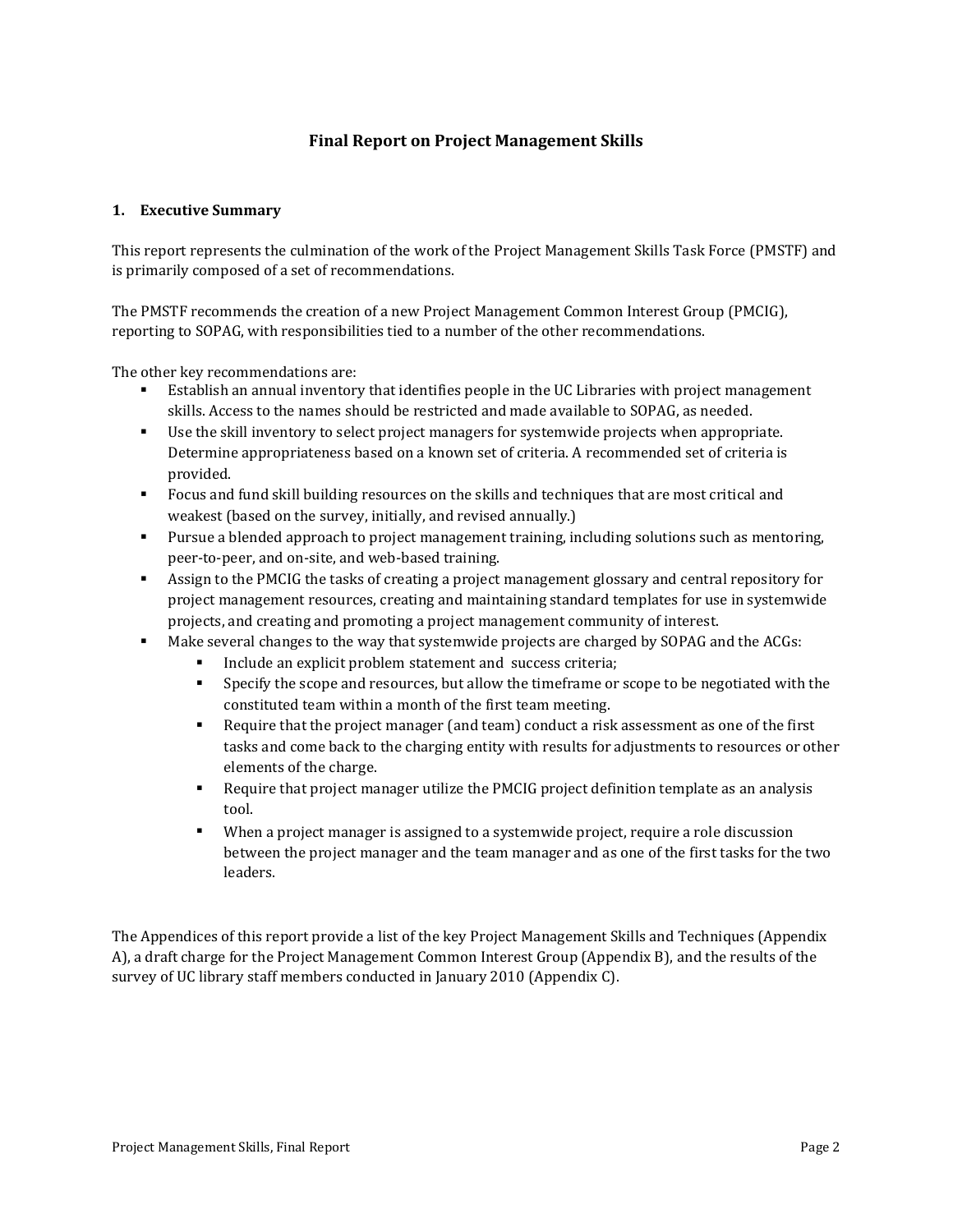### **2. Introduction**

The work of the Project Management (PM) Skills Task Force began in August, 2009. We started with a careful study of ou[r Charge,](http://libraries.universityofcalifornia.edu/sopag/pmtf/proj_mgt_tf_charge.pdf) and two references: the Background preceding the charge and th[e UC Collaborative](http://libraries.universityofcalifornia.edu/sopag/digi/roles.pdf)  [Digital Projects Principles, Roles, and Responsibilities](http://libraries.universityofcalifornia.edu/sopag/digi/roles.pdf) document that had been prepared in 2007, following the VDX Implementation Project.

We then created a simple work program which included the following steps:

- Identifying a preliminary list of key project management skills;
- Developing and implementing a survey of campus library staff members about their level of competence at those skills;
- Analyzing the results of the survey, and using that information to reassess the project management skills list and to develop preliminary recommendations;
- Consulting with the All Campus Groups (ACGs) and SOPAG about our revised skills list and about our preliminary recommendations; and
- Developing our final recommendations.

Our final recommendations are the main body of this report, and, as mentioned above, they are based upon input from the ACGs and SOPAG as well as analysis of the survey responses. We have also drawn upon our own individual experiences as project managers and as UC library staff members to inform our thinking. Additionally, we were able to spend a day together holding in-depth discussions about these recommendations.

As a final note, we got additional input for Recommendation C (Training) from a special group of people: those survey respondents who indicated they had experience with *training that made a difference*, and also who told us we could re-contact them for follow-up.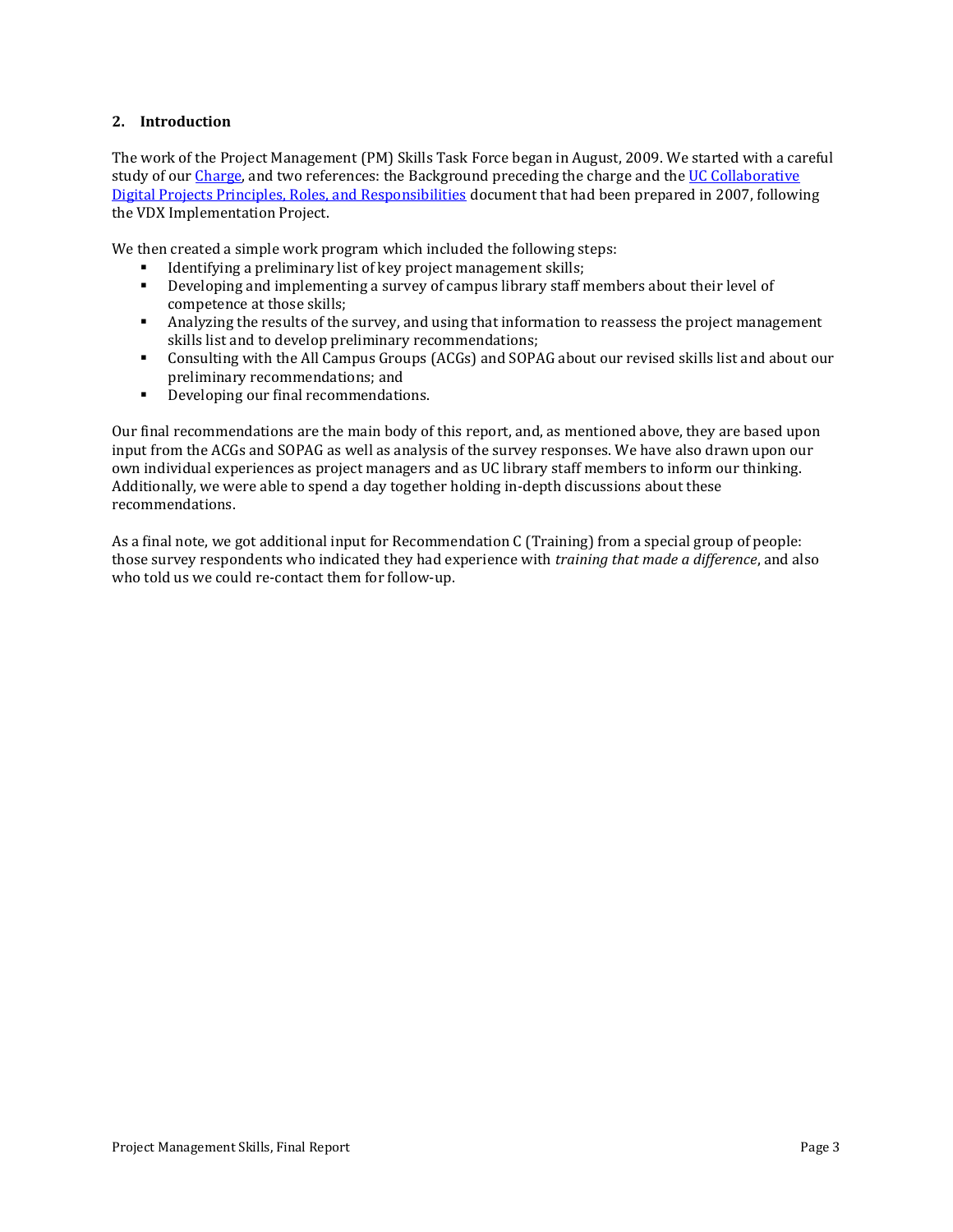### **3. Recommendations**

### **Overarching recommendation:**

Establish a Project Management Common Interest Group (PMCIG), reporting directly to SOPAG. The justification for reporting directly to SOPAG and not to a specific All Campus Group (ACG) is twofold. First, the scope of systemwide projects is beyond that of any one of the ACGs, and it may limit the impact of the PMCIG's work on systemwide projects if it is tied to a single ACG. Second, all ACGs expressed an interest in the outcome of this Task Force's work. An ongoing open information exchange with the PMCIG will be much easier if it is seen as neutral rather than associated with a particular ACG.

The PMCIG will have one representative from each campus, plus one CDL representative. Members will be selected by the SOPAG representatives. The PMCIG will include a liaison member from SOPAG. The Chair is selected by the membership and will serve for 2 years.

A draft charge for CIG is available in Appendix A.

## **A. Continued identification of individuals with PM skills**

*Observation.* While the survey conducted by the PM Task Force collected information about UC Libraries staff with project management skills, survey participants (and SOPAG and LTAG representatives who provided the respondents' names) were assured of confidentiality<sup>1</sup>. Therefore, there is no current, accurate inventory of people across the UC Libraries system with project management skills. Such a list is necessary in order to effectively review, select, and assign people with the appropriate skills, techniques and experience to projects as they arise.

### *Recommendation:*

Assign to the PMCIG the task of establishing an annual inventory that identifies people in the UC Libraries with PM skills and techniques.

- Use the existing lists of suggested names submitted by LTAG and SOPAG representatives for the January 2010 PM Skills Survey as the starting point.
- Re-contact LTAG and SOPAG representatives; describe the need for a system-wide inventory of people with PM skills, distributing the names they suggested for the January 2010 survey. Include the list of PM techniques and high-priority skills (Appendix B). Ask the LTAG and SOPAG representatives to consider the skills list and review the names; they can add names, drop names, and confirm that the names on the inventory possess the PM techniques and skills, *to the extent of their knowledge*.
- The individuals identified in the inventory will be notified that they have been added to the list.
- PMCIG will maintain the inventory and revise it annually. In subsequent years, the skills list used may be revised, based on feedback from project sponsors<sup>2</sup> and managers.
- Access to the names should be restricted and made available to SOPAG, as needed.

### **B. System for assignment of project management skilled staff to collaborative systemwide projects in a timely manner**

**Observation.** Some of the individuals assigned to lead systemwide projects do not have project management expertise. There is inconsistency about the process of assigning project management

 1 Some 40% of the survey respondents self-identified for the purpose of limited follow-up.

 $^2$  The project sponsor is a committee/person that has the authority to propose the project and has commitment to make it succeed; serves as chief advocate for the project; confirms project direction, and monitors environment to help adjust charge if necessary; helps the project manager getting the resources needed; helps define project scope and validate all project phases; and accepts responsibility for issues escalated from the project manager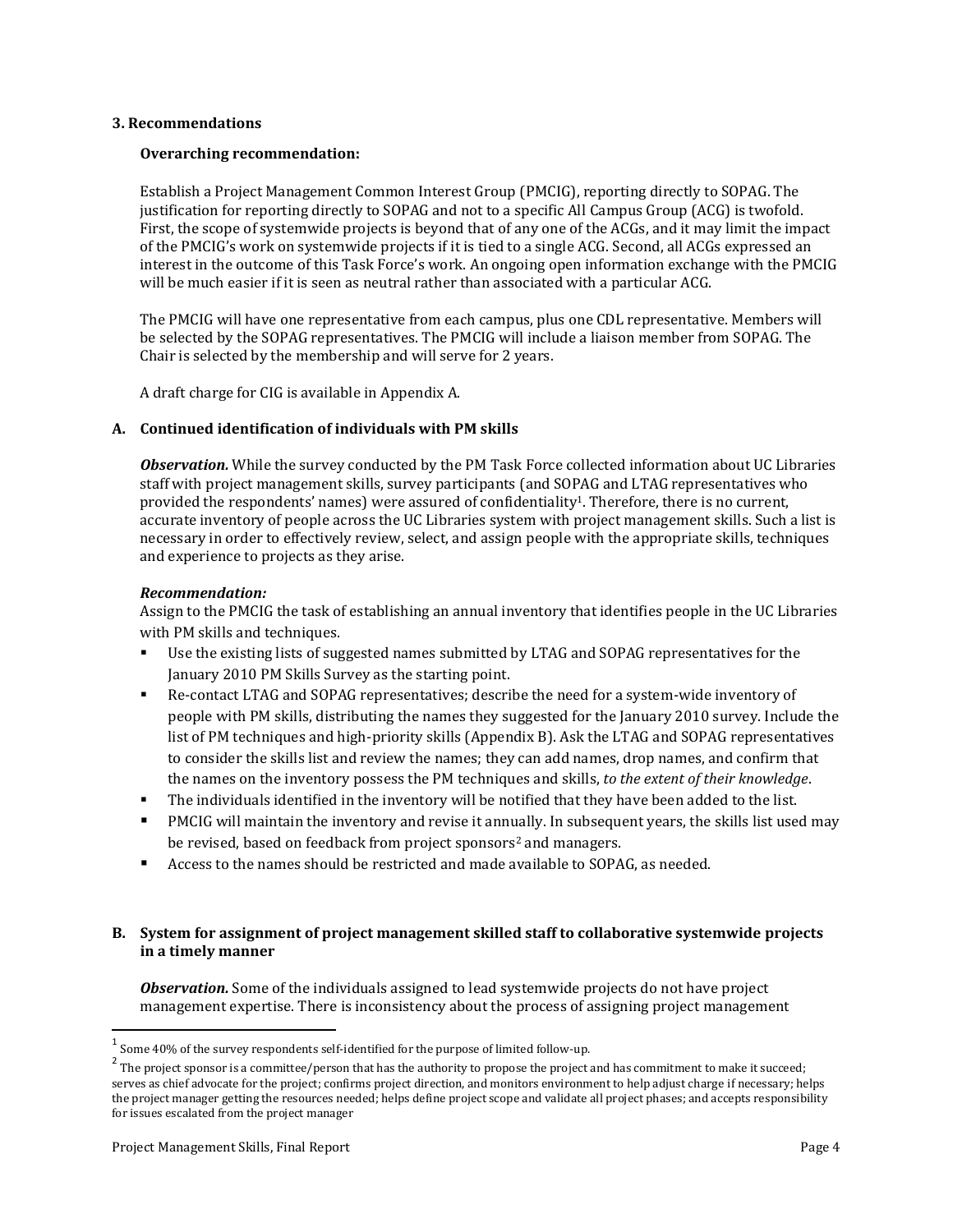resources to systemwide projects, task forces, and so forth. Systemwide teams and groups are sometimes unsure about what resources they have for project management support.

### *Recommendation:*

- Develop a set of criteria/thresholds for which projects merit the assignment of a PM. If a PM is not assigned, the Overall Team Manager must have PM skills and knowledge of PM techniques.
- Recommended criteria:
	- The presence of an external relationship (vendor, partner, collaborator)
	- Campus implementations of system/software
	- Duration of more than 1 year
- Review the use of this set of criteria after 2 years to determine if it is working effectively.

#### *Recommendation:*

- Refer to the annual inventory of library staff with PM skills (see Recommendation A).
- If the systemwide project merits the assignment of a PM according to the criteria listed above, in the interest of timeliness, SOPAG shall create a short *ranked* list of PM-skilled staff based on their business knowledge (knowledge of the business need that the project seeks to address), and the project complexity. The more complex the project, the more experienced and skilled the staff members should be.
- The next step is to contact the manager(s) of the staff on the top of the list to verify availability (vacation, retirement, over-allocation, etc).
- After getting approval from manager, contact staff and then appoint him or her as project manager.

### **C. Process to identify and/or conduct ongoing skill building opportunities at the campus and systemwide level.**

*Observation.* Our survey results (Appendix C) revealed areas of strength (listening skills, analytical skills, problem-solving skills) that correlate with competencies that might be expected in a population of librarians and library staff members. The areas that need most improvement are the skills and techniques that are special to the project management domain. For more detail, please refer to the Skills List—Appendix B.

*Recommendation:* Any campus or CDL based entities making decisions about training should include skill building resources on the skills and techniques that are special to the project management domain. The areas of focus should be revisited on an annual basis by the PMCIG, using the annual inventory and project assessments. At the present time, the areas of focus should be:

- Project tracking, including
	- Familiarity with at least one automated tool, such as: MS Project, Mind Mapping, or WorkBench.
	- Ability to create a Gantt chart
	- Ability to create a work breakdown structure
	- Ability to perform critical path analysis
- Change management, including
	- Project definition
	- Scope management
	- Stakeholder analysis and management
- **Time and resource management, including** 
	- Scheduling, including interdependencies
	- Resource management
- Risk management
	- **Risk assessment**
	- Risk management
	- **Communication planning**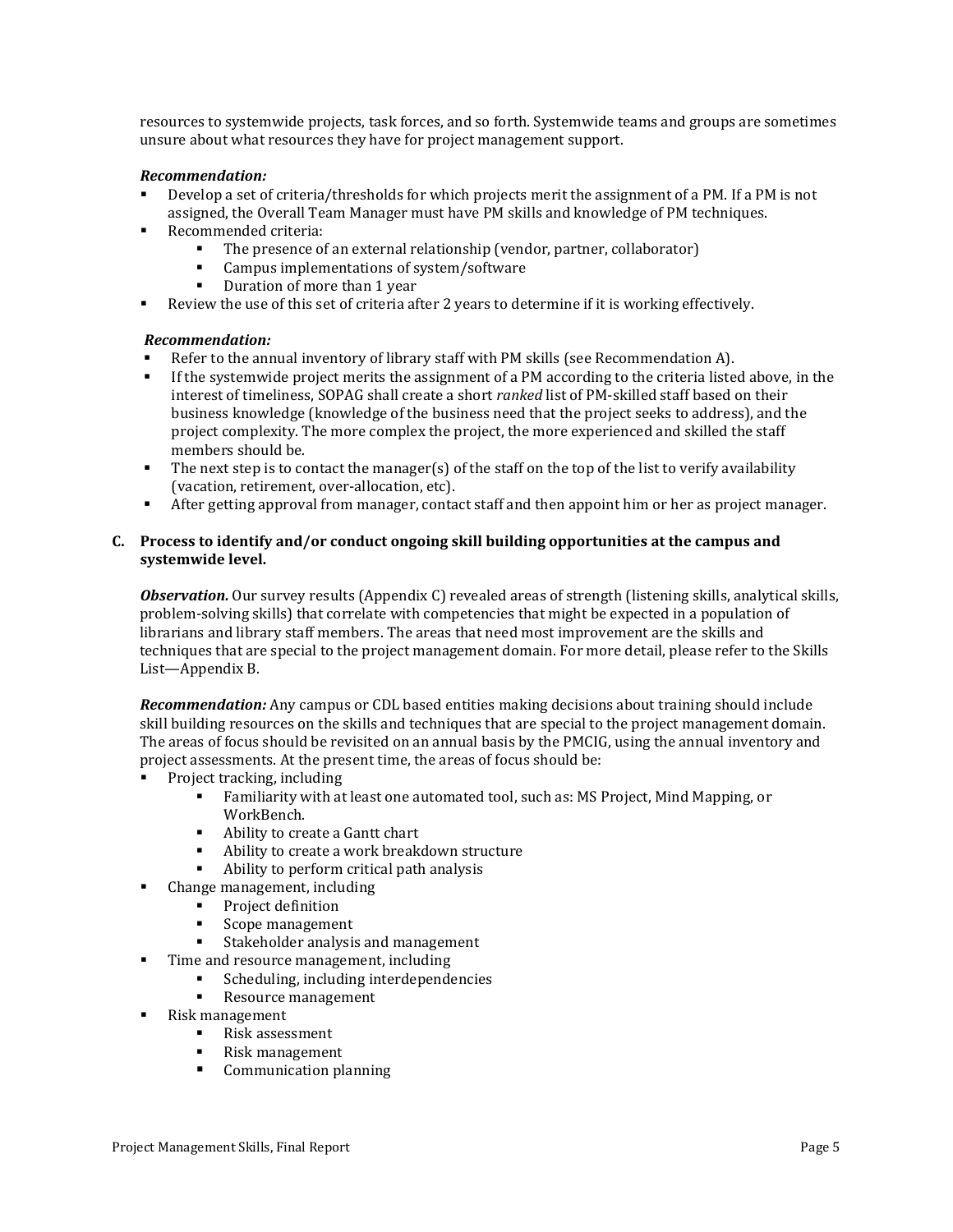*Recommendation:* Assign to the PMCIG the task of creating standard templates for use in systemwide projects. The PMCIG would also be responsible for creating training materials explaining how to use the templates. Simple templates could be created, such as:

- scope document
- **Filter** risk assessment
- **report format**
- **•** communication plan
- **project definition**
- templates that are requested by UC project manager community

*Observation.* Resources are constrained at every level (campus, CDL, systemwide) for training. Some sites may have more funds available for training than others.

*Recommendation:* Any campus or CDL based entities making decisions about training should include pursuit of a blended approach to Project Management Skills Training. Consider a mixture of approaches from these alternatives:

- Option 1: Support mentoring and peer-to-peer training by undertaking to reward the mentor or trainer in personnel reviews. Additionally, consider rewarding the mentee/trainee for having the initiative to get trained.
- Option 2: Provide PM skills orientation for new task forces, provided by members of the PMCIG.
- Option 3: Assess local campus staff on the PM techniques and skills, and then engage an onsite trainer who will tailor a curriculum to the specifications needed. Some will negotiate price fairly competitively at the present time. Seek recommendations of trainers. (The PMCIG may be able to maintain a list of recommended trainers. See below.)
- Option 4: Purchase web-based training modules. Unfortunately, these are not available at the desired granularity and there is less control over the content.
- Option 5: Send staff members to off-site/campus-extension classes. There will be the same issues with these as with the web-based training modules.

*Observation.* There is a general lack of familiarity with the concepts (and benefits) of project management within the library community. Because members of any systemwide project teams are drawn from the library community, this lack of familiarity reduces the speed with which project teams can recognize and accept project management practices, such as status tracking and risk assessment, which require the participation of team members.

*Recommendation:* Assign to the PMCIG the tasks of:

- identifying or selecting (and promoting) a project management glossary; and
- providing a central repository of selected online project management resources, including basic informational resources.

*Observation.* Based on the overwhelming response we got to our survey, there may be an interest in an ongoing Project Management Community of Interest.

#### *Recommendation:*

Assign to the PMCIG the tasks of:

- **•** Creating and sustaining a mentoring network
- Creating and fostering a PM Listserv
- Creating and fostering a PM Wiki
	- **IDENTIFYING THE INCOCO PROPERTY IDENTIFYING**
	- Posting PM Templates
	- Posting PM glossary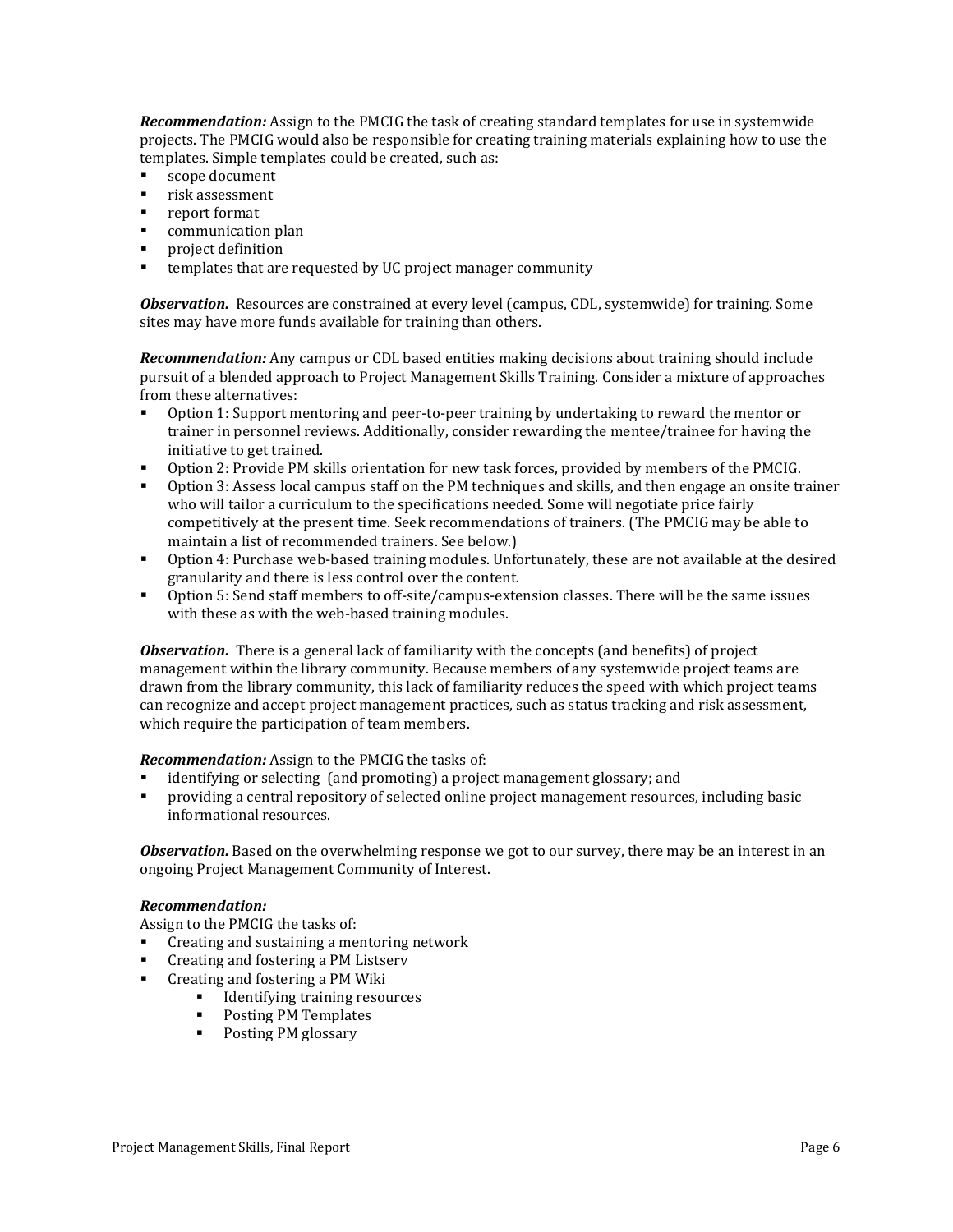### **D. A tool or process to measure and recommend ways to improve project management as an element of collaborative systemwide projects.**

**Note:** In the following recommendations, where we refer to the PM, assume that we mean the individual who is assuming the project management responsibilities for the effort. In other words, if a systemwide project does not have a PM assigned, then we are referring to the Team Manager.

*Observation.* Systemwide projects and task forces are launched without clear success criteria, so that their performance cannot be evaluated, except in terms of timeliness and subjective measures.

*Recommendation:* Include an explicit statement of success criteria in every project/task force charge.

*Observation.* When systemwide projects and task forces are launched with a charging document setting project constraints of timeframe, scope and resources, this often leaves the PM has no flexibility to develop a successful project plan. The PM then resorts either to exceeding the timeframe, cutting the scope, or asking for more resources.

### *Recommendation:*

Charging documents should specify the scope and resources. Require the timeframe or scope to be negotiated with the constituted team within a month of the first team meeting.

#### *Recommendation:*

Require that the PM (and team) conduct a risk assessment as one of the first tasks and come back to the charging entity with results for adjustments to resources or other elements of the charge. Recommend that PM utilize the PMCIG project definition template as analysis tool.

*Observation.* When a PM has been assigned to a systemwide project, the prevailing model is that the team is headed by the Team Manager, aided by the PM Consultant. Project management responsibilities, as described in the [Roles for Collaborative Digital Projects,](http://libraries.universityofcalifornia.edu/sopag/digi/roles.pdf) are divided between these two people. The Roles and Responsibilities document itself does not delineate which tasks would be performed by the Team Manager, and which by the PM. The more professional and skilled the PM, the likelier it is that she or he may assume they have a larger role than the Team Manager may be imagining. This can lead to a confusion of responsibilities, creating problems for the team and the project.

### *Recommendation:*

When a project manager is assigned to a systemwide project, require a role discussion between the project manager and the team manager as one of the first tasks for the two leaders. The goal of this analysis is to divide the project management responsibilities in a way that is agreeable to both individuals *and* that is good for the project.

- We suggest the use of the [RACI](http://en.wikipedia.org/wiki/Responsibility_assignment_matrix) (responsibility accountable consulted informed) matrix. Joan
- We note that if two leads are involved, both need access to the sponsor liaison (e.g. Implementation or Executive Team Liaison Member) for communication.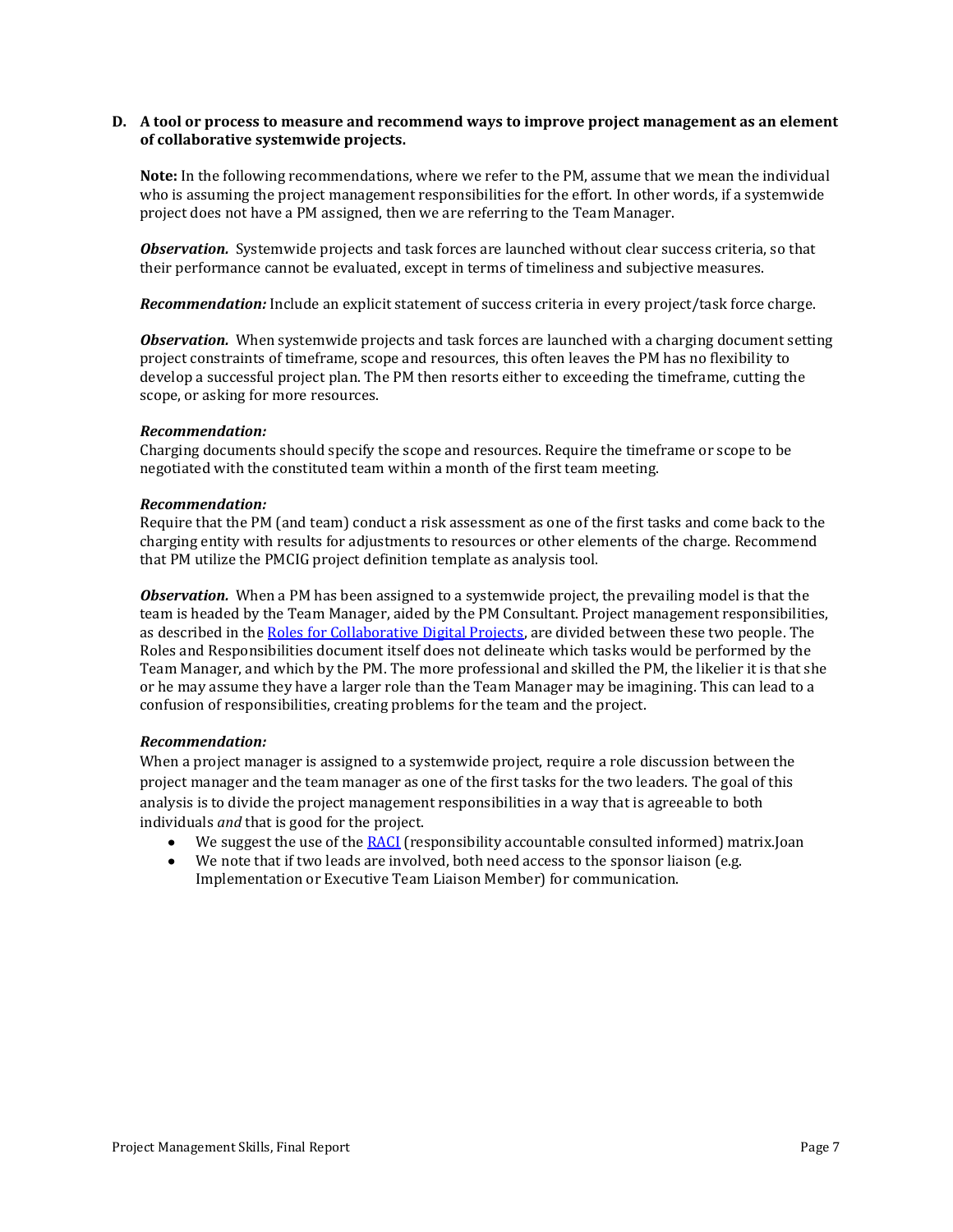# **Appendix A: Draft Charge for Project Management Common Interest Group**

# **PURPOSE & CHARGE**

The Project Management Common Interest Group (PMCIG) will advise and assist the Systemwide Operations and Planning Advisory Group (SOPAG) whenever necessary to promote good project management of UC library systemwide projects. The group will take responsibility for the ongoing project management skills inventory, which forms the basis for assigning project managers to systemwide projects. In addition, the PMCIG will develop various templates and other resources, and promote a project management community of interest.

# **BENEFITS TO CAMPUSES**

The PMCIG's activities will benefit campus project management in a number of ways.

- Benefits for campus project managers:
	- **access to new resources and training materials;**
	- ability to participate in the project management community:
		- o new PMs can get support and assistance;
		- o experienced PMs can gain visibility;
		- o all PMs can exchange ideas.
	- for those who serve on the PMCIG, an opportunity to gain systemwide group experience, make contacts at other libraries, and build leadership skills.
- Medium and long-term results for libraries:
	- **If** larger percentage of projects completed on time;
	- **namore efficient use of project resources;**
	- access to lessons learned from system-wide projects, leading to avoidance of previous mistakes and pitfalls;
	- better support of library strategic goals through use of project management best practices.

# **KEY RESPONSIBILITIES**

- Manage the annual project management skills inventory and maintain the resulting data.
- Maintain the list of project management skills and techniques that is used for recommended training, based on the inventory and post-project assessments.
- Facilitate collection of feedback about systemwide project outcomes from project managers and project sponsors. Utilize this both to assist current and new systemwide project managers and also to update the project management skills list for the annual inventory.
- Create and/or collect and make available various standard project management resources and training materials for their use, as appropriate, including:
	- Templates;
	- Glossary of project management terms;
	- Central repository of selected online project management resources, including basic informational resources;
	- **Training information.**
- Foster a familiarity with project management vocabulary, concepts and ideas at a level sufficient to support effective project management in the broader library community
	- Foster a project management community of interest for UC library staff members, including:
		- **•** Creating and sustaining a mentoring network
		- Creating and fostering a PM Listserv
		- **•** Creating and fostering a PM Wiki:
			- **IDENTIFYING THE INCOCO PROPERTY IDENTIFYING** 
				- **Posting PM Templates**
				- Posting PM glossary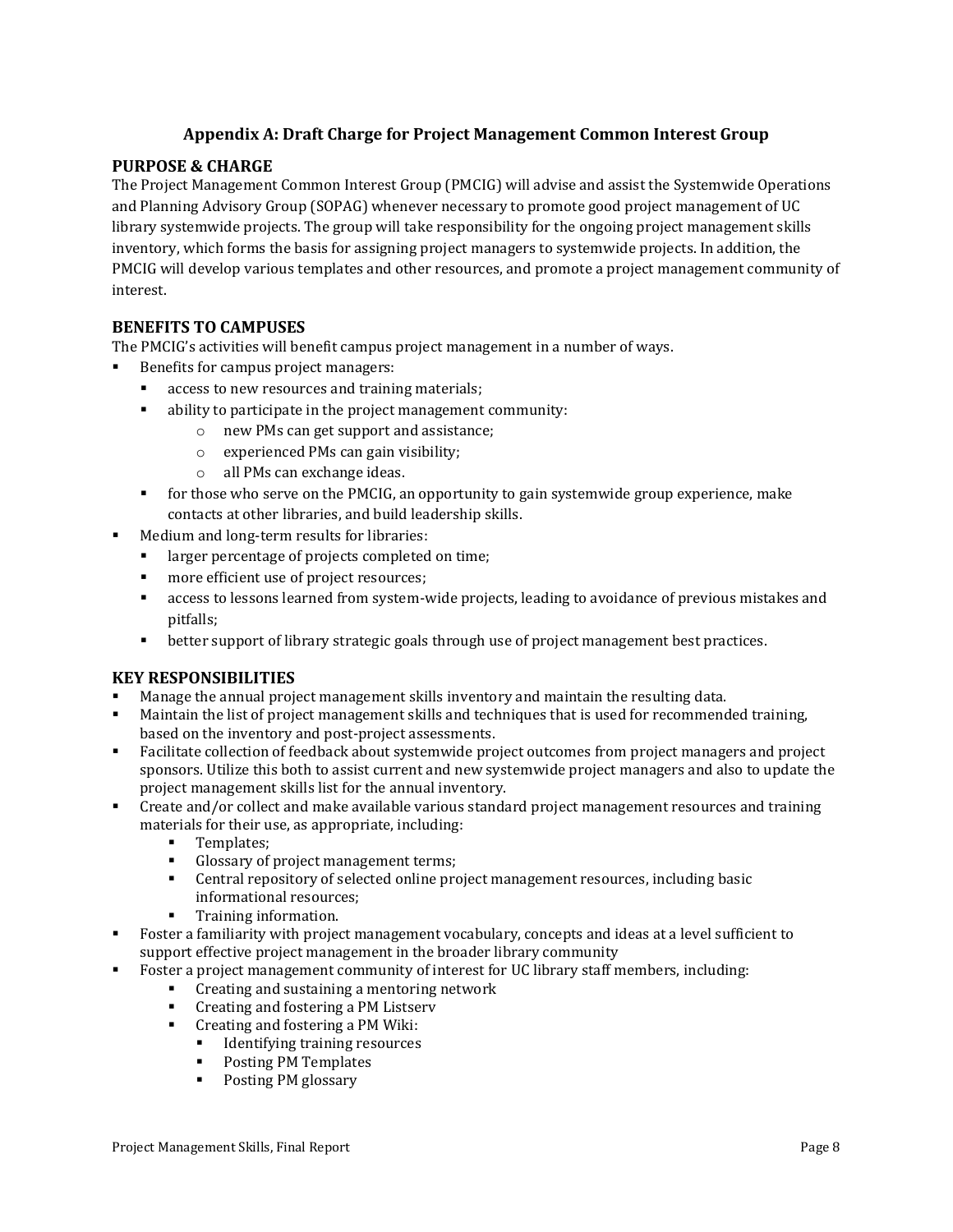# **COMMUNICATION & REPORTING**

The PMCIG reports to SOPAG. Issues, decisions, deliverables and recommendations will be documented and made readily available to SOPAG members. In addition, PMCIG is also expected to be in regular communication with UC library staff involved in project management, via the community mechanisms created as part of their responsibilities enumerated above. PMCIG shall usually meet virtually (e.g. by listserv, by web or telephone conference) and may meet in person as deemed necessary.

The PMCIG should also consult on a periodic basis with the UC Libraries Human Resources Group regarding training and performance evaluation issues.

# **RECOMMENDATIONS/DECISION PROCESS**

The PMCIG, having researched issues and solicited appropriate input, makes decisions regarding project management practices, and project management skill-building in connection with systemwide projects. These practices may or may not be adopted for local use. Recommendations on broad policy issues or major product implementations shall be submitted to SOPAG. Issues that are determined to be more appropriate for consideration by a body other than PMCIG or SOPAG will be referred by SOPAG to the appropriate group(s) for discussion and resolution.

### **TIMETABLE**

Ongoing

## **MEMBERSHIP & TERMS OF APPOINTMENT**

The PMCIG will have one representative from each campus, plus one CDL representative. Members will be selected by the campus and CDL SOPAG representatives. The PMCIG will include a liaison member from SOPAG. The Chair is selected by the membership and will serve for 2 years.

### **REVIEW**

The PMCIG will be subject to an annual review to affirm the need for continued meeting.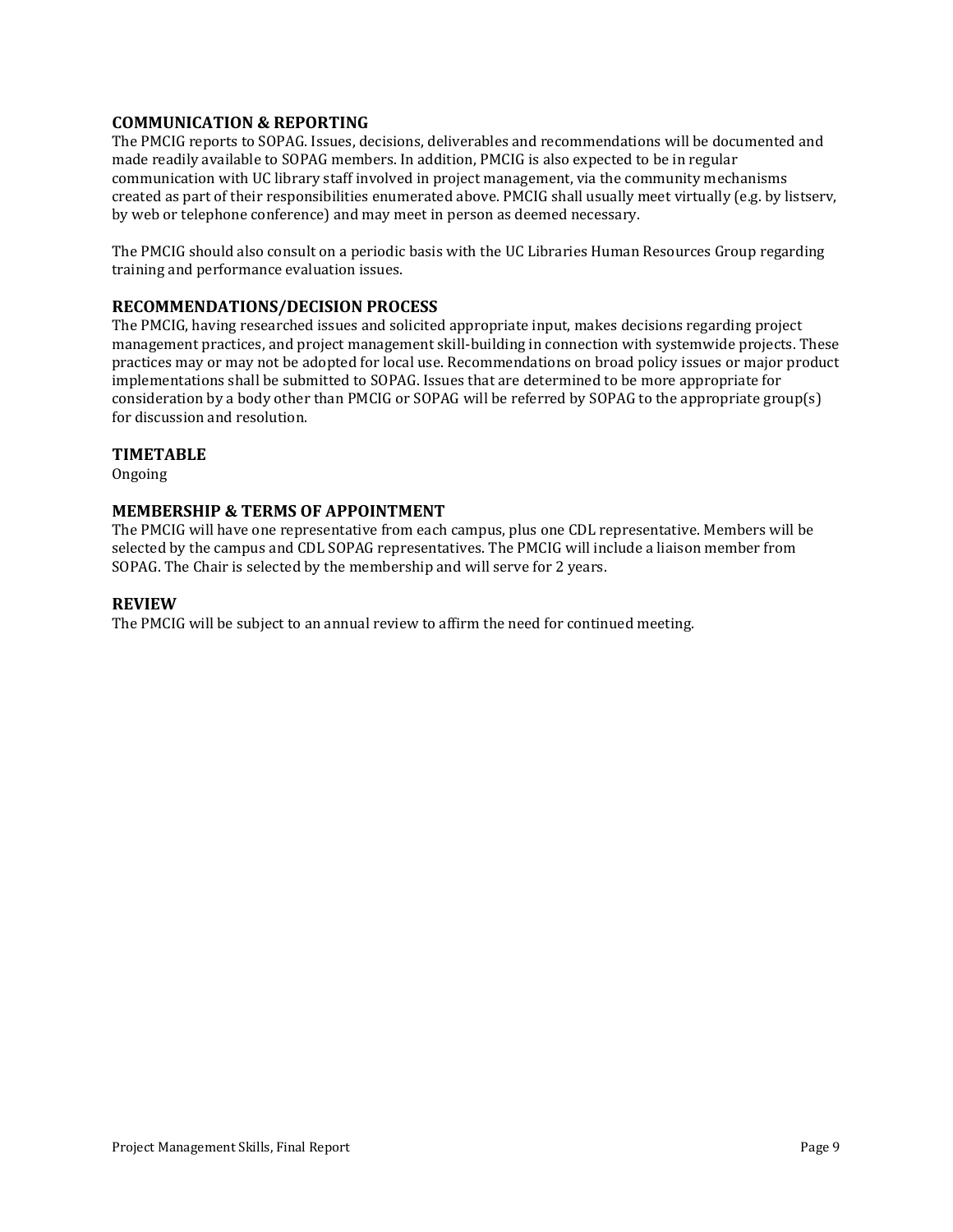# **Appendix B: Project Management Skills & Techniques List**

**Basic:** a level of knowledge important for all project managers who will be involved in systemwide project management, whether at the local or systemwide level.

| Technique                | Description                                                               |
|--------------------------|---------------------------------------------------------------------------|
| Work breakdown structure | A deliverable-oriented grouping of project components, used to            |
|                          | organize and define the project scope.                                    |
| Stakeholder analysis     | The identification and assessment of the individuals and groups who       |
|                          | have a vested interest in the outcome of the project, or will be affected |
|                          | by its deliverables.                                                      |
| Scope management         | The processes required to ensure that the project includes all the work   |
|                          | required, and only the work required.                                     |
| Risk management          | The identification, analysis and response to risk factors throughout the  |
|                          | life of the project.                                                      |
| Communication plan       | A plan describing the organization and control of information to and      |
|                          | from the stakeholders, according to their communication needs.            |
| Project definition       | A document that defines the business need that the project seeks to       |
|                          | address, project requirements, outlines roles and responsibilities, etc.  |
| Interdependencies        | The identification and analysis of the relations between one project and  |
|                          | other related projects, and between various tasks within the same         |
|                          | project.                                                                  |
| Scheduling               | The management or rearrangement of the activities in a project            |
|                          | schedule to improve the outcome based on the latest available             |
|                          | information.                                                              |

## *Basic project management techniques*

#### *Basic project management skills*

| Skill             | Description (for high priority skills <sup>3</sup> )                     |
|-------------------|--------------------------------------------------------------------------|
| Time and resource | Is able to maximize personal efficiency by setting priorities and        |
| management        | effectively schedule activities, and efficiently utilize and allocate    |
|                   | resources                                                                |
| Project tracking  | Can efficiently use tools and methods to track project progress          |
| Risk management   | Has ability to identify, assess, and prioritize risks; also plan for and |
|                   | reduce the negative effects of adverse circumstances                     |

In addition, these skills are also important: listening, problem solving, negotiation, decision making, team building, and conflict management.

**Advanced,** a level of knowledge suggested for the most complex systemwide undertakings.

# *Advanced project management techniques*

| Technique              | Description                                                                                                                             |
|------------------------|-----------------------------------------------------------------------------------------------------------------------------------------|
| Gantt charts           | A graphic display of schedule-related information, using bars to<br>represent activity durations.                                       |
| Critical path analysis | A technique used to predict project duration by analyzing which<br>sequence of activities has the least amount of schedule flexibility. |

 3 "High priority skills" are those which the initial inventory reported as being at a low level among library staff members.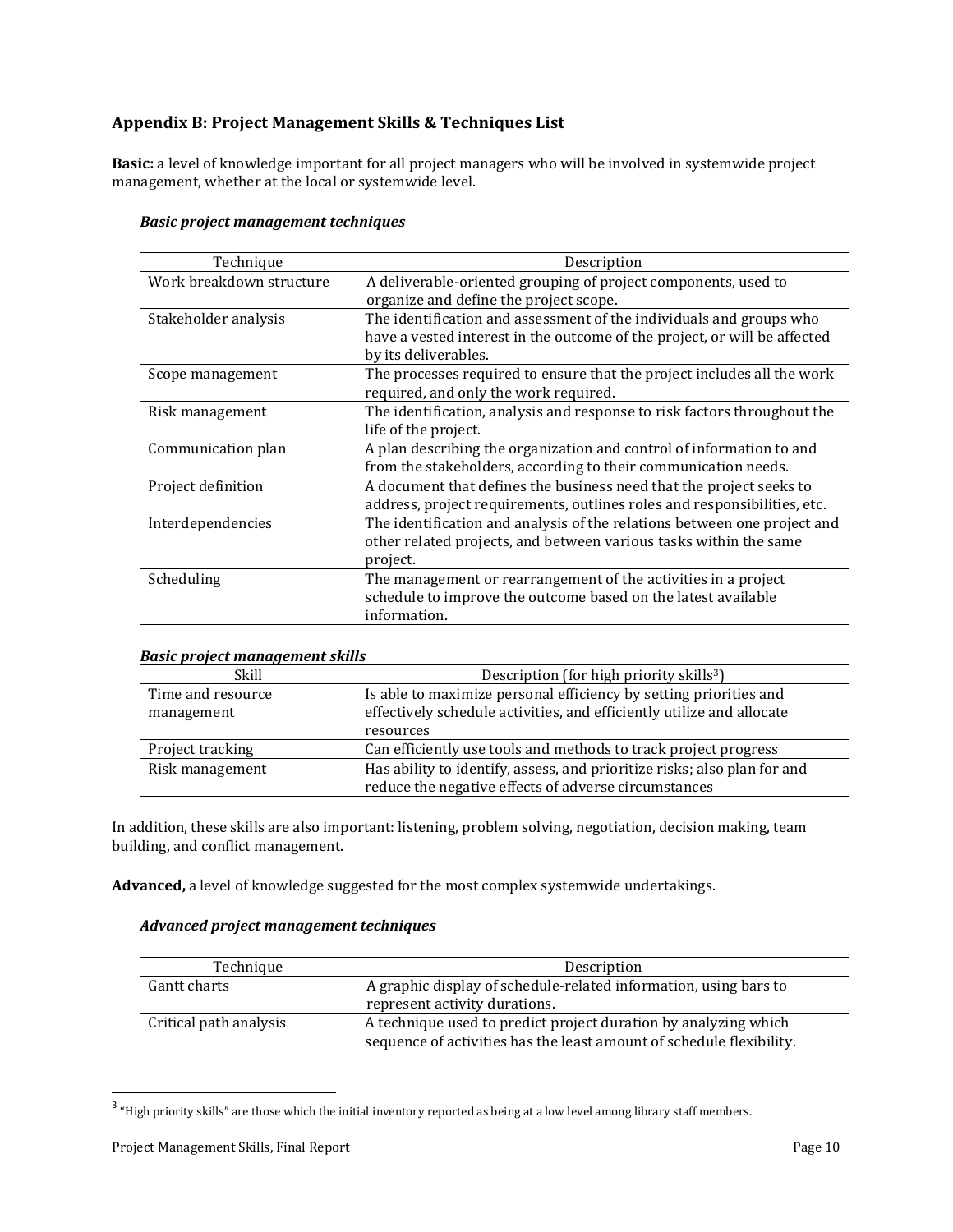| Technique           | Description                                                            |
|---------------------|------------------------------------------------------------------------|
| Resource allocation | Assigning team members to projects and individual tasks, while         |
|                     | avoiding overcommitment and overallocation of individuals.             |
| Advanced reporting  | The process of gathering, analyzing and interpreting information, then |
|                     | organizing it in progress reports.                                     |

## *Advanced Project management skills*

| Skill             | Description (for high priority skills)                                                                                                                 |
|-------------------|--------------------------------------------------------------------------------------------------------------------------------------------------------|
| Change management | Is familiar with methods for orderly control of change requests from<br>stakeholders; is comfortable and familiar with methods of scope<br>management. |

In addition, these skills are also important: consensus building, presentation, organizational effectiveness, strategic thinking, analysis, and conceptual thinking.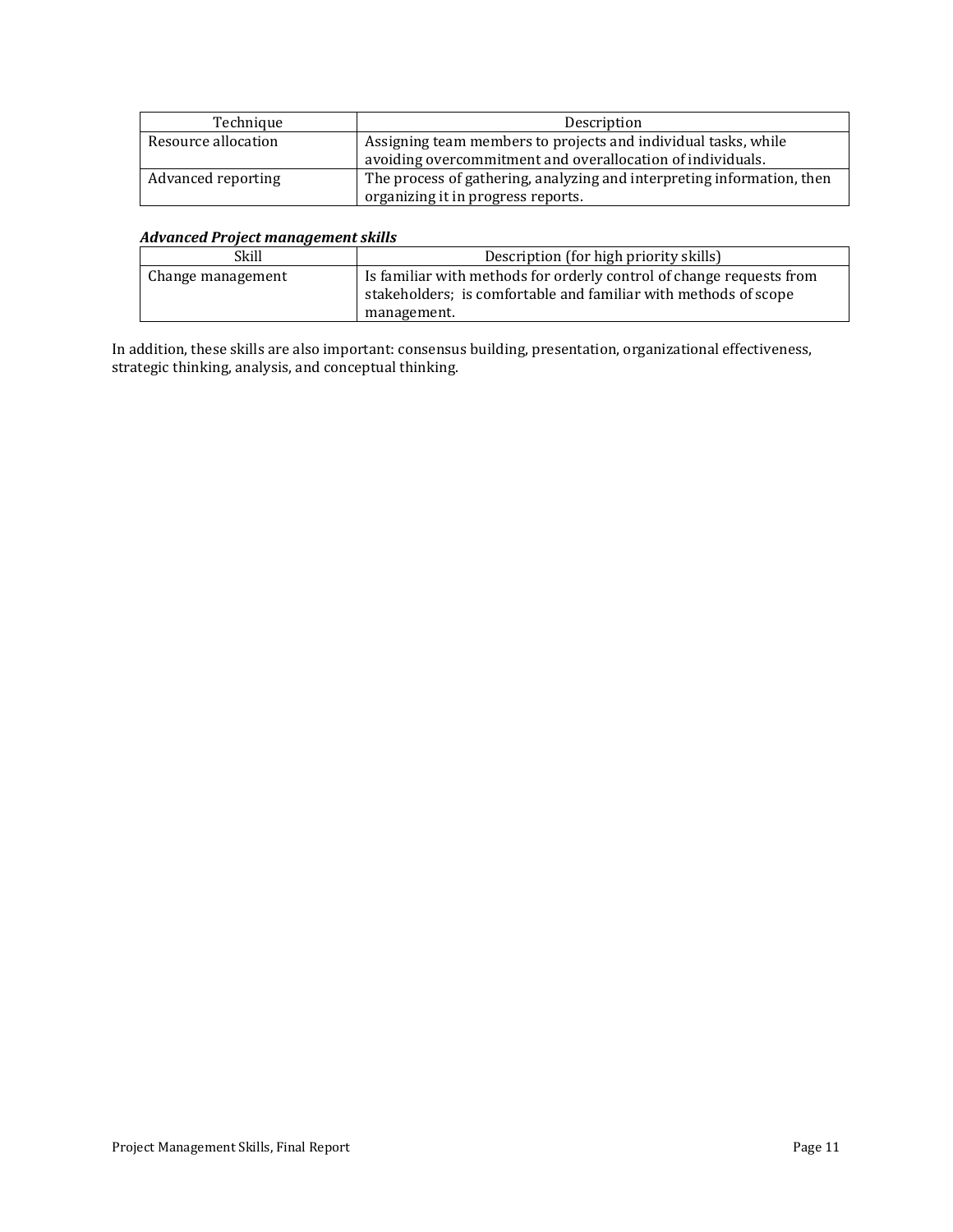## **Appendix C: Survey Results**

- 1. How many years have you led projects in this and previous organizations?
	- a. More than 5 years: 78.3%
	- b. 3 to 5 years: 20.9%
	- c. 1 to 3 years: 7.8%
	- d. 0 to 1 year: 3.2%
- 2. Have you managed any technical projects (i.e. Information Technology related)?
	- a. Yes: 72.7%
	- b. No: 27.3%
- 3. Have you ever managed an organization-wide project?
	- a. Yes: 67.2%
	- b. No: 32.8%
- 4. Have you ever managed a project that spanned more than one organization?
	- a. Yes: 57.0%
	- b. No: 43.0%
- 5. Have you ever received any formal project management training that made a difference to your work?
	- a. Yes: 31.3%
	- b. No: 68.8%
- 6. If you answered 'Yes' to Question No. 5, please provide details about the training that made a difference. [comments provided]
- 7. For the following series, we asked respondents to indicate their level of competence in each area on a three-part scale, which we did not define specifically.
- 7.1 Consensus-building (the ability to seek agreement, making every effort to meet any outstanding interests)
	- a. Basic: 7.8%
	- b. Intermediate: 45.3%
	- c. Advanced: 44.5%
	- d. Not sure: 2.3%
- 7.2 Presentation skills (the ability to communicate effectively ideas and information to an individual/group)
	- a. Basic: 12.5%
	- b. Intermediate: 46.1%
	- c. Advanced: 40.6%
	- d. Not sure: 0.8%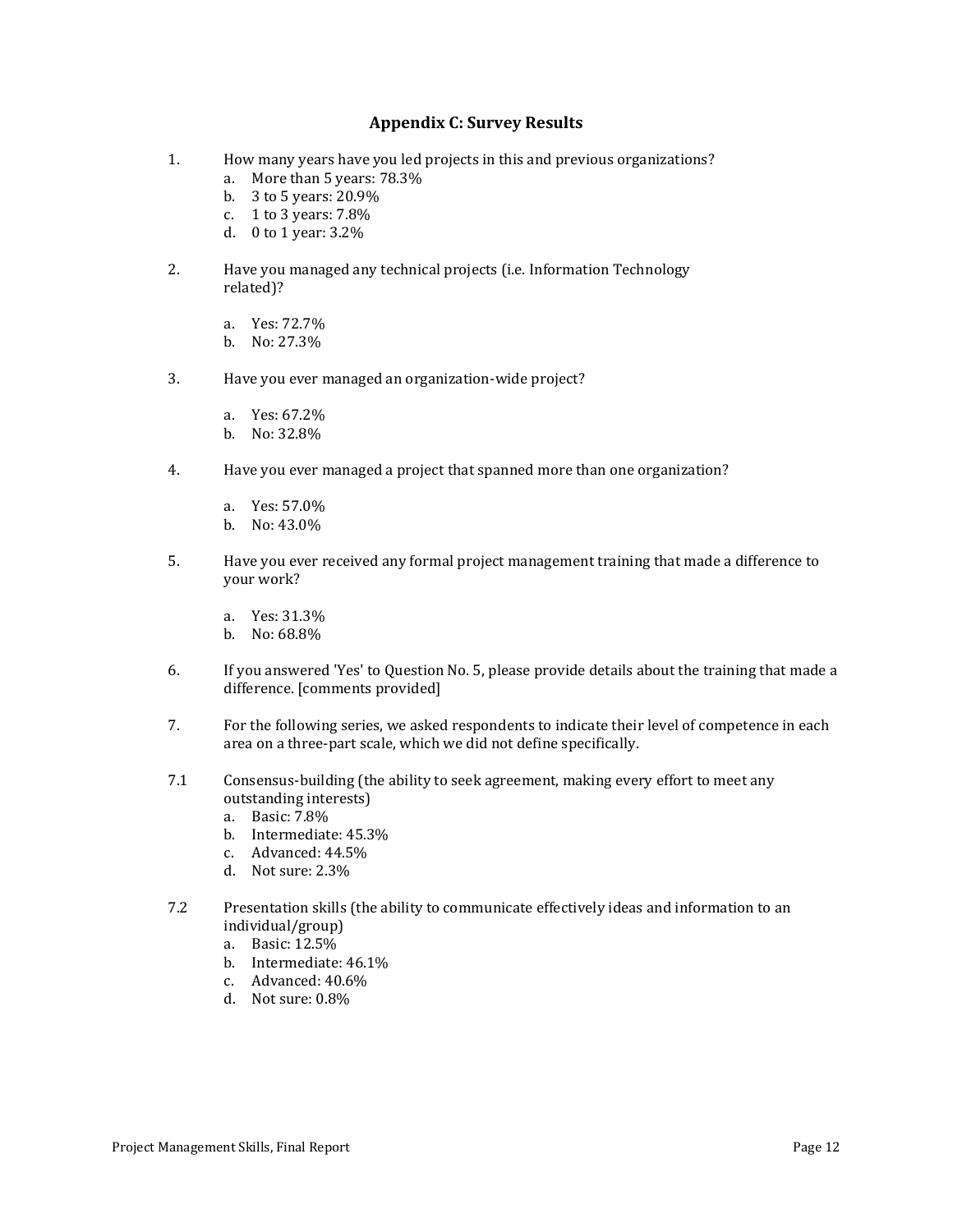- 7.3 Listening skills (the quality of being an active listener, making an effort to understand the total message that is communicated)
	- a. Basic: 4.0%
	- b. Intermediate: 38.1%
	- c. Advanced: 57.9%
	- d. Not sure: 0%
- 7.4 Organizational effectiveness (the quality of understanding organizational politics and power; having high-integrity political skills)
	- a. Basic: 12.5%
	- b. Intermediate: 50.8%
	- c. Advanced: 30.5%
	- d. Not sure: 6.3%
- 7.5 Strategic thinking (the ability to think about, assess, and create new possibilities and opportunities)
	- a. Basic: 9.4%
	- b. Intermediate: 42.5%
	- c. Advanced: 48.0%
	- d. Not sure: 0%
- 7.6 Negotiation skills (the ability to reach agreement and find a mutually acceptable solution)
	- a. Basic: 19.7%
	- b. Intermediate: 42.5%
	- c. Advanced: 35.4%
	- d. Not sure: 2.4%
- 7.7 Risk management (the ability to identity, assess, and prioritize risk; also plan for and reduce the negative effects of adverse circumstances)
	- a. Basic: 26.6%
	- b. Intermediate: 45.3%
	- c. Advanced: 25.8%
	- d. Not sure: 2.3%
- 7.8 Time management (the ability to maximize personal efficiency by setting priorities and effectively schedule activities)
	- a. Basic: 17.2%
	- b. Intermediate: 42.2%
	- c. Advanced: 39.8%
	- d. Not sure: 0.8%
- 7.9 Project tracking (the ability to use tools and methods efficiently to track project progress) a. Basic: 31.6%
	- b. Intermediate: 43.9%
	- c. Advanced: 21.1%
	- d. Not sure: 3.5%
- 7.10 Analytical skills (the ability to visualize, analyze and solve complex problems)
	- a. Basic: 7.1%
	- b. Intermediate: 40.2%
	- c. Advanced: 52.8%
	- d. Not sure: 0%